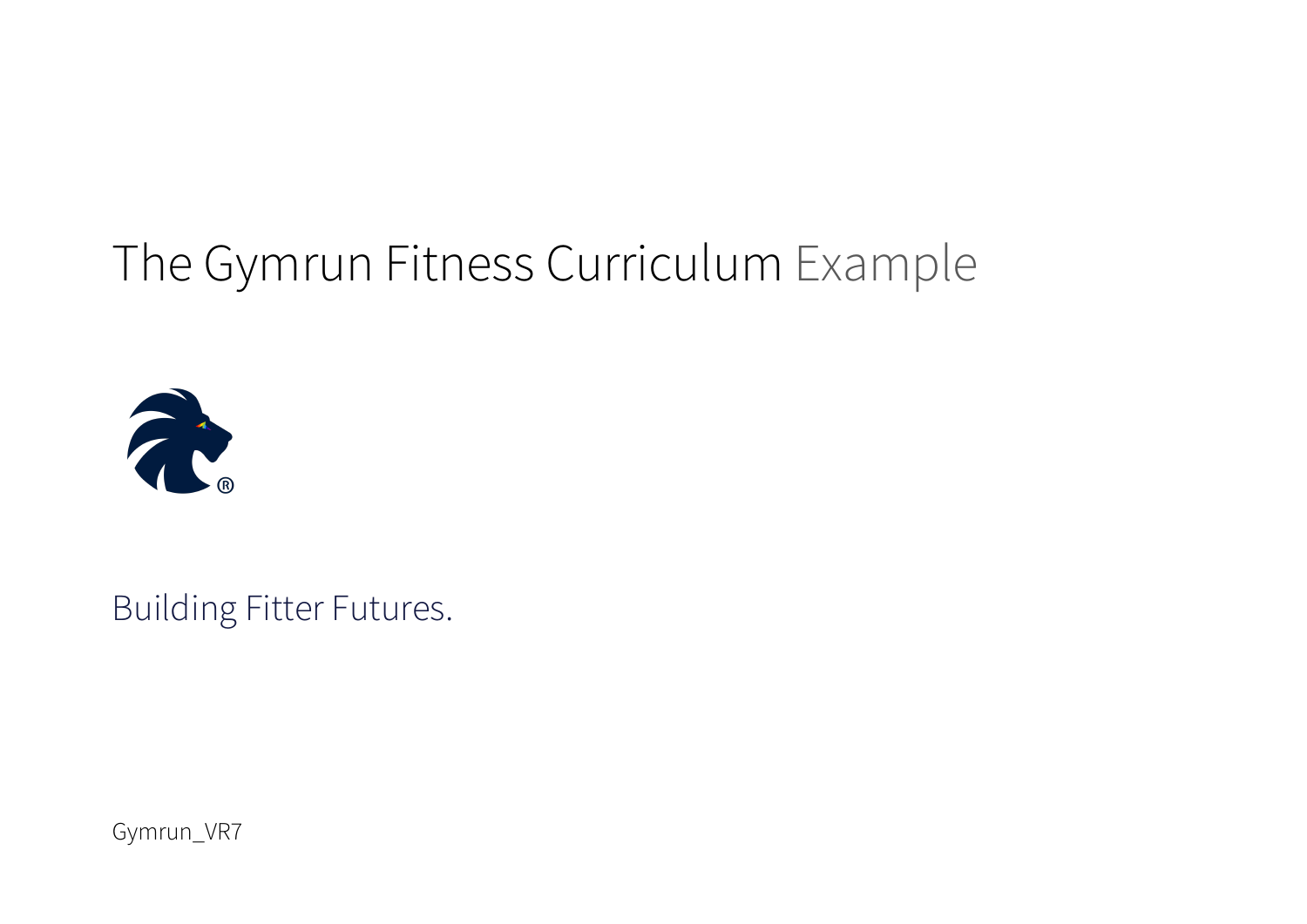### We can push ourselves further. We always have more to give.

Simone Biles.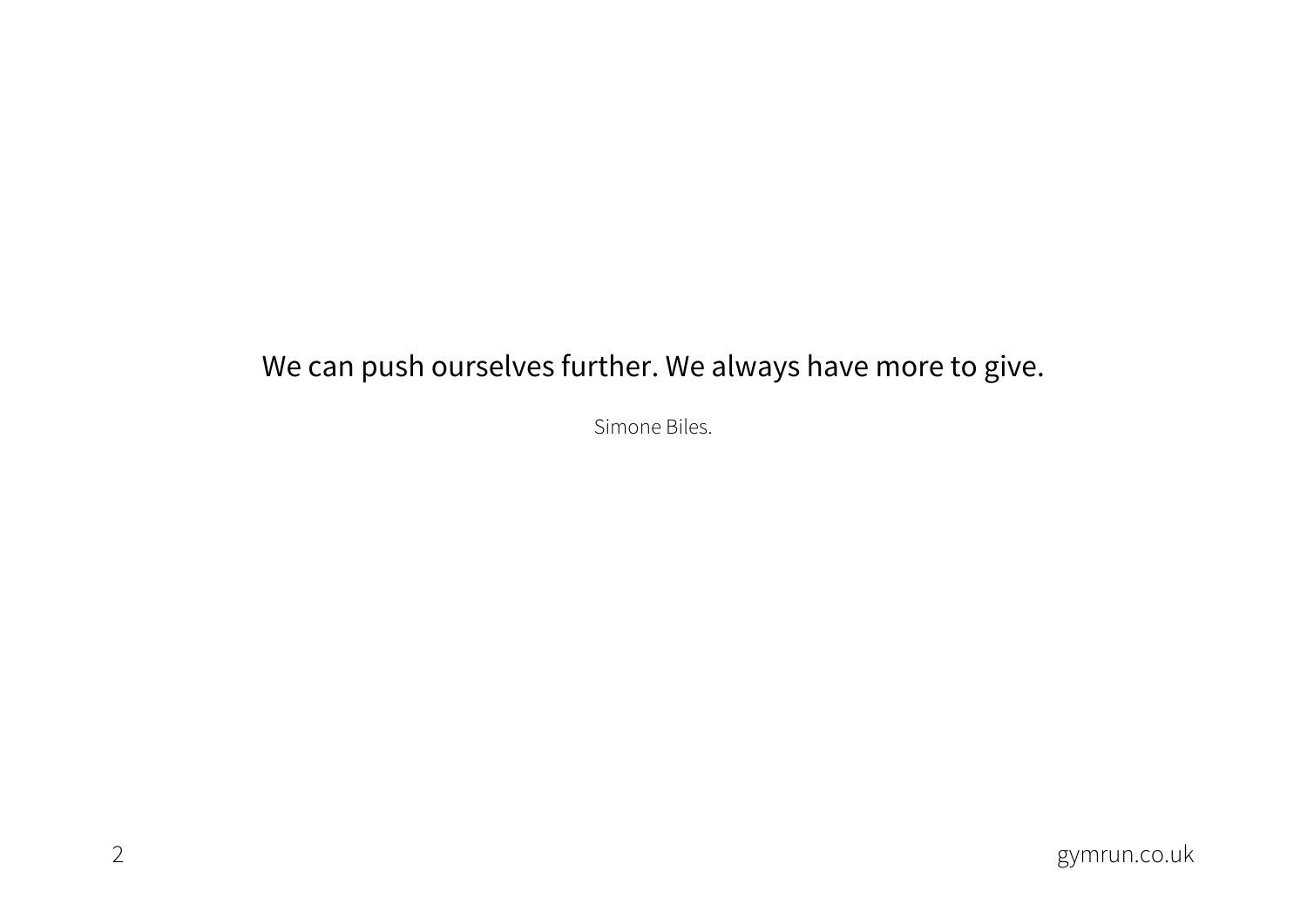## Contents Page.

| Direction, inclusion and purpose  |                |
|-----------------------------------|----------------|
| Session delivery notes            | $\overline{7}$ |
| Fitness Focus - Sessions 1-10     | 8              |
| Gymnastics Focus – Sessions 11-20 | 18             |
| Run pacing times                  | 28             |
| Athletics Focus - Sessions 21-30  | 29             |
| A simple physical framework       | 40             |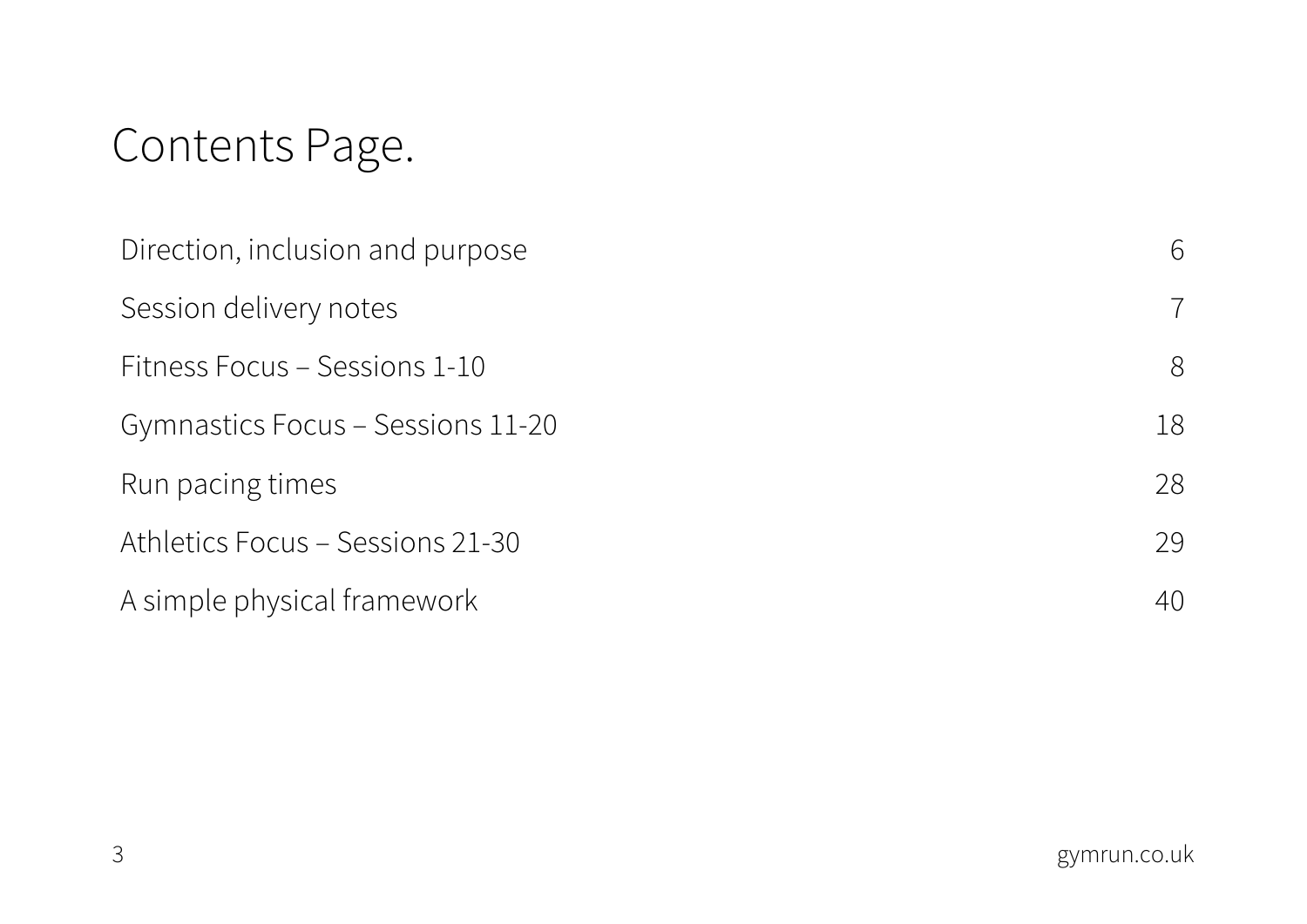## Direction, inclusion and purpose.

The Gymrun Fitness Curriculum is underpinned by the Gymrun Five Challenges and eight badge award system. The red badge is the first (and easiest) stage.

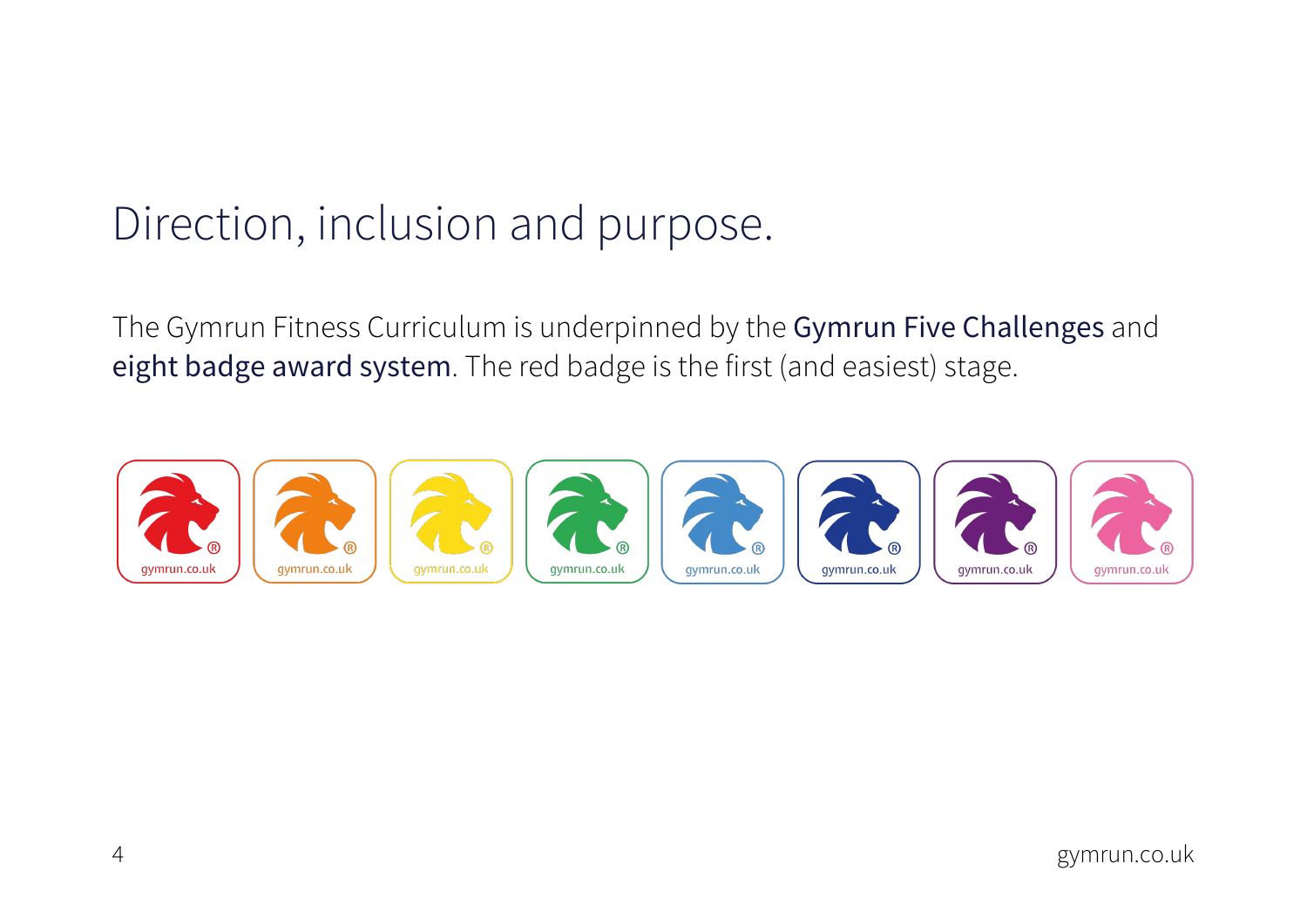## Session delivery notes.

- Children work individually or in pairs on 6-7 functional exercises
- We recommend 2 x 30-45 seconds for Gym and 3 minutes for Run exercises
- For each exercise there is an easier and a harder version
- The focus is on quality of movement and maximising activity time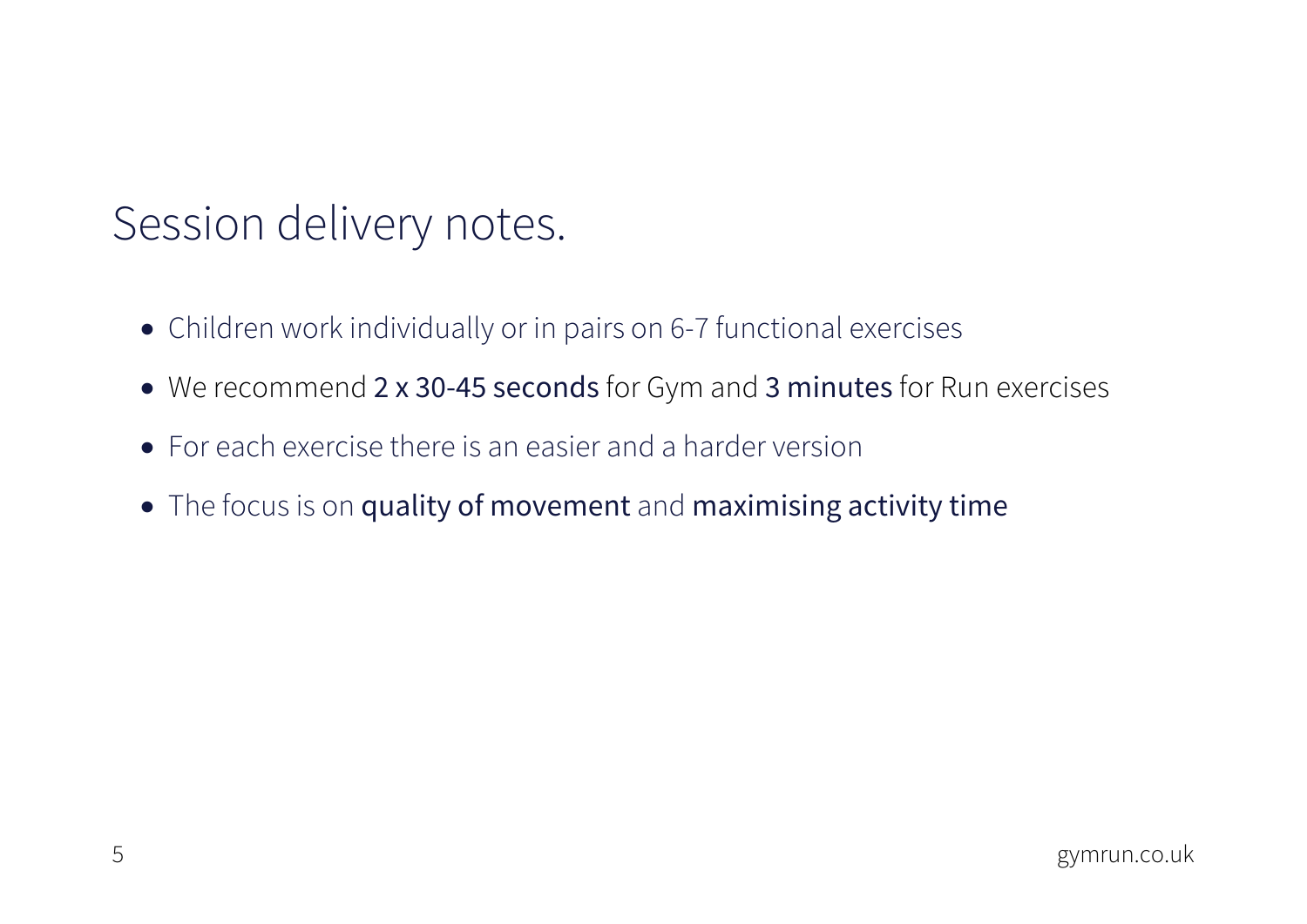### Example Session

#### Gymrun Fitness Curriculum – Fitness Focus Session 1.

| Exercise         | Focus                | <b>Teaching Points</b>                                                                                                                                         | Easier                                   | Harder                                             |
|------------------|----------------------|----------------------------------------------------------------------------------------------------------------------------------------------------------------|------------------------------------------|----------------------------------------------------|
| Vertical Jumping | <b>Speed Agility</b> | Feet hip width apart. Balls of feet. Head still.<br>Push from bent ankles only. Then bent knees. Then bent hips.<br>Firm legs at take-off. Swing arms upwards. | Reduce<br>speed/height of<br>jumps.      | Increase<br>speed/height of<br>jumps.              |
| Get Ups          | Core Stability       | Lie on back.<br>Sit up pushing off the floor with one hand only.<br>Stand up. Reach up.                                                                        | Use both hands to<br>push off the floor. | No hands. Both<br>hands above<br>head. On one leg. |
| Plank Twists     | Arm Strength         | Front Support position.<br>Body in straight line. Core engaged. Lift alternate hands.<br>Swing alternating straight arms upwards. Allow body rotation.         | Drop one knee to<br>the floor.           | Bend elbows<br>towards Press Up.                   |
| Squats           | Leg Strength         | Chest/head up. Bottom out. Core engaged.<br>Bend ankles, knees, hips.<br>Pause when hips are below knees. Return to standing.                                  | Perform against a<br>wall.               | 2-3 second hold at<br>bottom. Partner<br>Squats.   |
| Front Support    | Balance              | Lie on front. Hands under shoulders.<br>Push upwards until arms locked. Feet hip width apart.<br>Body in straight line. Core engaged.                          | One knee<br>touching floor.              | Lift one leg. Lift<br>one arm.                     |
| Kneel & Reach    | Flexibility          | Kneel down and sit on ankles.<br>Lower chest to between knees.<br>Reach forwards with both arms.                                                               | Reduce range of<br>movement.             | Extend arms<br>forwards. Lower<br>chest.           |
| 1+2 Minute Run   | Stamina              | 1 minute in gear 3/6. Short rest. 2 minutes in gear 3/6.<br>Run tall. Core engaged.<br>Relaxed shoulders.                                                      | Lower gear.                              | Higher gear.<br>Maintain pace<br>throughout.       |